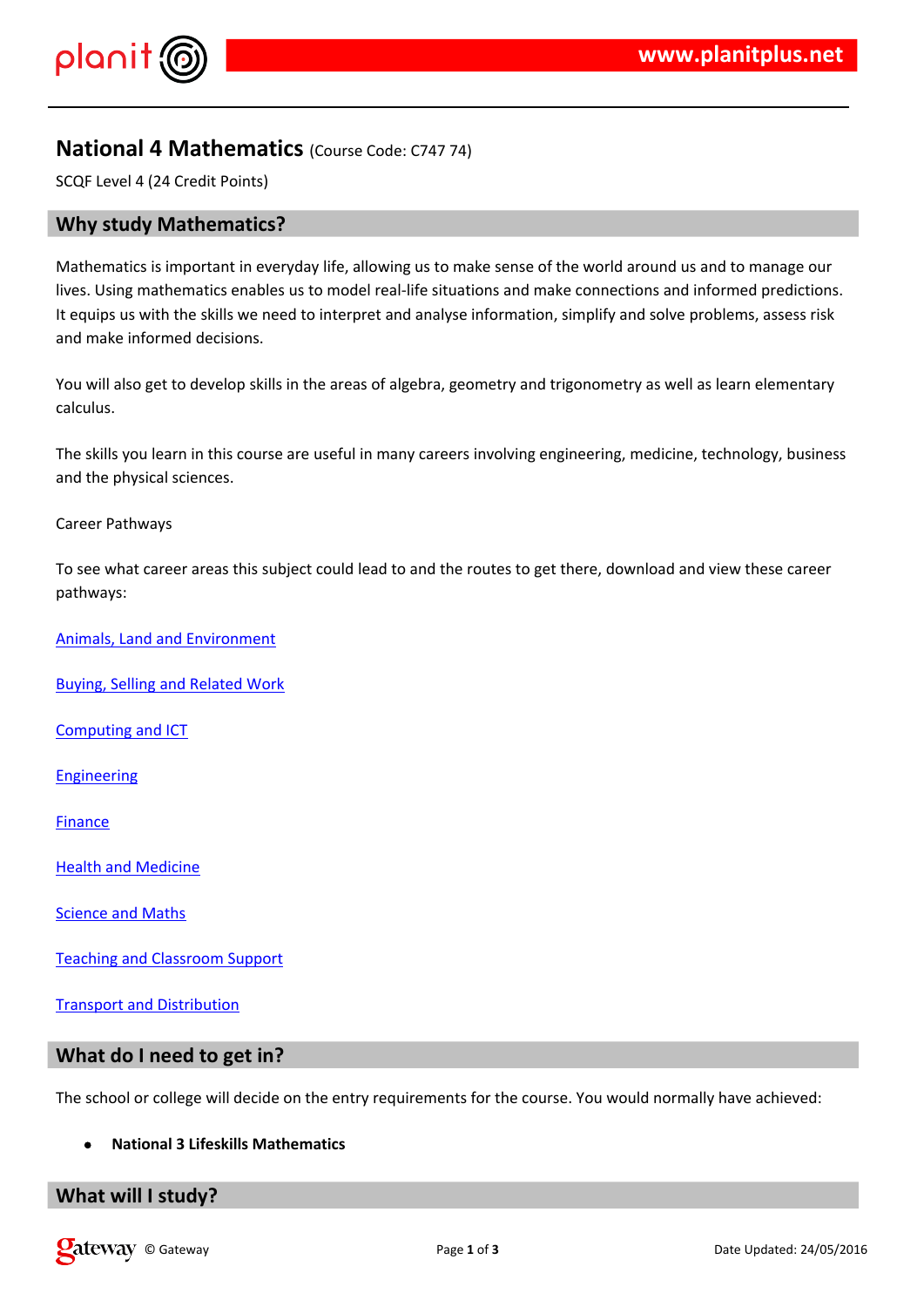

In this course you will build on your previous mathematical experience. You will learn to interpret information and solve problems relevant to real life and mathematical situations. You will use, explore and manage mathematical language and ideas, which are all important in scientific and research work.

The course has **three** compulsory units, plus an **added value** unit that assesses your practical skills.

# **Mathematics: Expressions and Formulae (6 SCQF credit points)**

In this unit you will:

- use mathematical operational skills linked to expressions and formulae, such as manipulating abstract terms, simplifying expressions and evaluating formulae
- cover aspects of algebra, geometry, statistics and reasoning.

## **Mathematics: Relationships (6 SCQF credit points)**

In this unit you will:

- solve equations, understand graphs and work with trigonometric ratios
- cover aspects of algebra, geometry, trigonometry, statistics and reasoning.

### **Numeracy (6 SCQF credit points)**

In this unit you will:

- use numerical skills to solve straightforward real life problems involving time/money/measurement
- interpret graphical data and situations involving probability to solve straightforward real life problems involving money/time/measurement.

## **Added Value Unit: Mathematics Test (6 SCQF credit points)**

In this unit you will:

- sit one question paper testing your mathematical operational skills, without the aid of a calculator
- sit one question paper testing your reasoning skills, where you can use a calculator.

# **How will I be assessed?**

Your teacher or tutor will assess your work on a regular basis throughout the course. Items of work might include:

- practical work working with real life plans or drawings, or using technology
- written work investigative or project based tasks such as data collection or organisation
- class-based exams.

You must pass all units plus the added value unit to gain the course qualification.